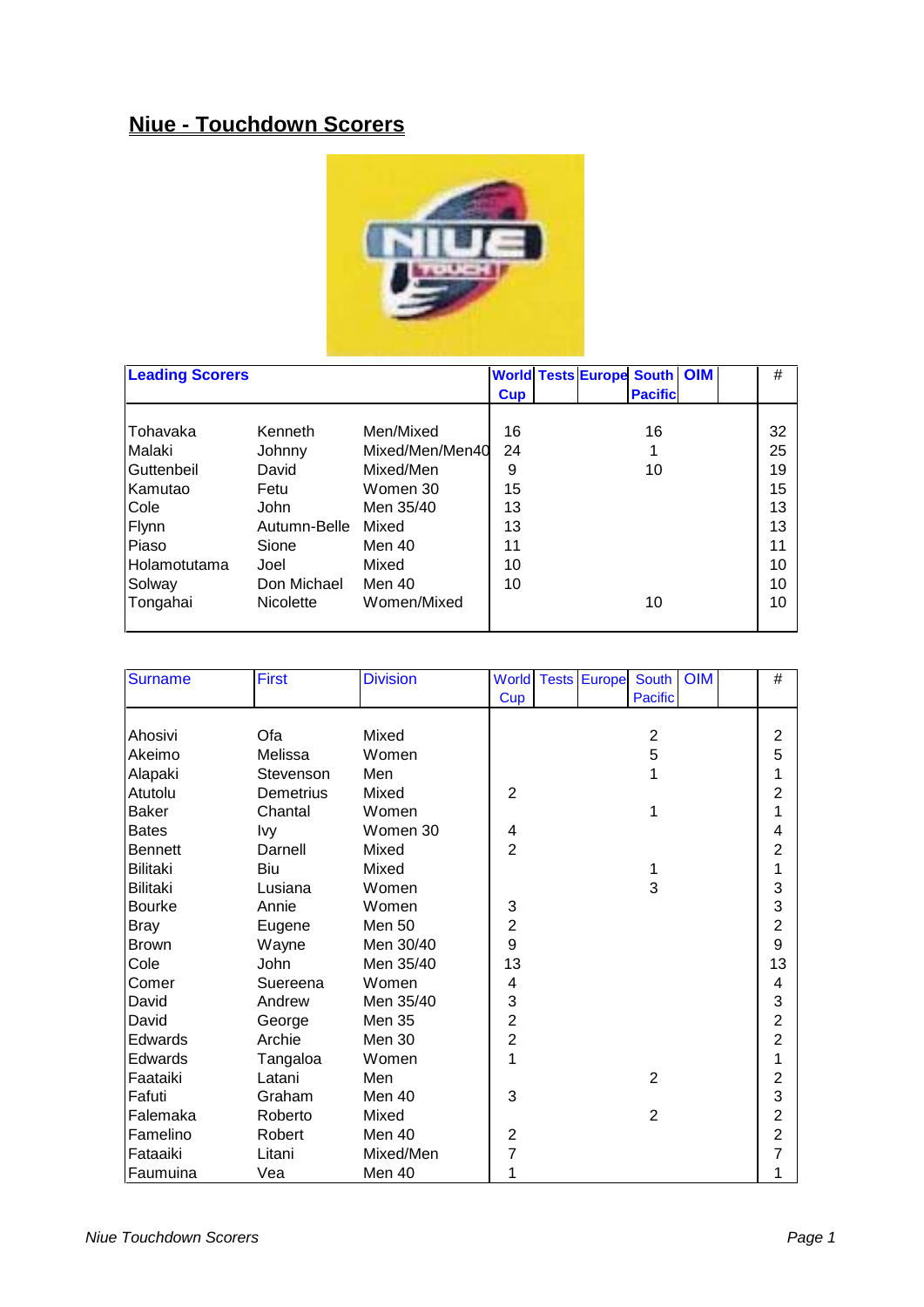| <b>Surname</b>  | <b>First</b>          | <b>Division</b>  |                         | <b>World Tests Europe</b> | South                   | OIM | $\#$           |  |
|-----------------|-----------------------|------------------|-------------------------|---------------------------|-------------------------|-----|----------------|--|
|                 |                       |                  | Cup                     |                           | <b>Pacific</b>          |     |                |  |
| Flynn           | Autumn-Belle          | Mixed            | 13                      |                           |                         |     | 13             |  |
| Foalima         | Sunny                 | Men              |                         |                           | 1                       |     | 1              |  |
| Folau           | Frederick             | Mixed            | $\overline{2}$          |                           | 1                       |     | 3              |  |
| Funaki          | Alex                  | Men              |                         |                           | $\overline{2}$          |     | $\overline{2}$ |  |
| Funaki          | Peter                 | Men              |                         |                           | 1                       |     | 1              |  |
| Galiki          | Damon                 | Mixed            |                         |                           | 1                       |     | 1              |  |
| Galiki          | Turiti Kapuarei Mixed |                  | 5                       |                           |                         |     | 5              |  |
| Guttenbeil      | David                 | Mixed/Men        | 9                       |                           | 10                      |     | 19             |  |
| Haimotu         | Tamamoka              | Women            |                         |                           | 4                       |     | 4              |  |
| Haiosi          | <b>Boswell</b>        | Mixed            |                         |                           | 1                       |     | 1              |  |
| Haioti          | Sonny Tui Apol Men 40 |                  | $\overline{\mathbf{c}}$ |                           |                         |     | $\overline{2}$ |  |
| Halatutavaha    | Georgina              | Mixed            | 4                       |                           |                         |     | 4              |  |
| Halo            | Daisy                 | Women 30         | 5                       |                           |                         |     | 5              |  |
| Halo            | Lucinda               | Women            | 1                       |                           |                         |     | 1              |  |
| Hand            | Raymond               | Men/Men 40       | 3                       |                           | $\overline{2}$          |     | 5              |  |
| Hapaki          | Hana                  | <b>Mixed Snr</b> | 3                       |                           |                         |     | 3              |  |
| Hardie          | Rhonda                | Women            | 1                       |                           |                         |     | 1              |  |
| Head            | Hayden                | Men              | 1                       |                           |                         |     | 1              |  |
| Heisifa         | Amy                   | Mixed            | 8                       |                           | 1                       |     | 9              |  |
| Heisifa         | Tamara                | Mixed/Women      | 6                       |                           |                         |     | $\overline{7}$ |  |
| Heka            | Jacob                 | Men              |                         |                           | $\overline{2}$          |     | $\overline{2}$ |  |
| Heli            | David                 | Men 40           | 1                       |                           |                         |     | 1              |  |
| Hetutu          | Nui                   | Men 40           | 3                       |                           |                         |     | 3              |  |
| Hipa            | Afoa                  | Men/Mix          |                         |                           | 5                       |     | 5              |  |
| Hipa            | Daniel                | Men              |                         |                           | $\overline{c}$          |     | $\overline{2}$ |  |
| Hipa            | Farran                | Men              |                         |                           | $\overline{\mathbf{4}}$ |     | 4              |  |
| Holamotu        | Niuanderson           | Mixed            | 3                       |                           |                         |     | 3              |  |
| Holamotu        | Victor                | Men              | 4                       |                           |                         |     | 4              |  |
| Holamotu-Sipeli | Ane                   | Women 30         | 9                       |                           |                         |     | 9              |  |
| Holamotutama    | <b>Brooke</b>         | Mixed            | 5                       |                           |                         |     | 5              |  |
| Holamotutama    | Joel                  | Mixed            | 10                      |                           |                         |     | 10             |  |
| Igasia          | Nicholas              | Men 40           | 4                       |                           |                         |     | 4              |  |
| Igasia          | Taleva                | Men 40           | 6                       |                           |                         |     | 6              |  |
| Ikifana         | Quincy                | Men              | 1                       |                           |                         |     | 1              |  |
| Ikinepule-Rhind | Samantha              | Women/Mixed      |                         |                           | 9                       |     | 9              |  |
| Ikinofo         | Athena                | Women 30         | 1                       |                           |                         |     | 1              |  |
| Ikinofo         | Kelly                 | <b>Men 35</b>    | 5                       |                           |                         |     | 5              |  |
| Ikinofo         | Kona                  | Men 35/40        | 5                       |                           |                         |     | 5              |  |
| Ikinofo         | Tina                  | Women/Wom30      | $\overline{7}$          |                           |                         |     | $\overline{7}$ |  |
| Ikitule         | Glen                  | Women            |                         |                           | 1                       |     | 1              |  |
| <b>Ikitule</b>  | Oblix                 | Mixed            |                         |                           | 4                       |     | 4              |  |
| loane           | Charles               | Men 30           |                         |                           | $\overline{2}$          |     | $\overline{2}$ |  |
| J. Tafolua Lio  | Talala                | Mixed            |                         |                           | $\overline{2}$          |     | $\overline{2}$ |  |
| Jackson         | Jane                  | Women            | 1                       |                           |                         |     | 1              |  |
| Jackson         | Paul                  | Men 30           | $\overline{2}$          |                           |                         |     | $\overline{c}$ |  |
| Jellyman        | Leanne                | Women 30         | $\overline{c}$          |                           |                         |     | $\overline{2}$ |  |
| Kamutao         | Anthony               | Men 35/40        | $\overline{\mathbf{4}}$ |                           |                         |     | 4              |  |
| Kamutao         | Fetu                  | Women 30         | 15                      |                           |                         |     | 15             |  |
| Kamutoa         | <b>Brett</b>          | Men              |                         |                           | $\,6$                   |     | 6              |  |
| Kapinga         | Larry                 | <b>Men 35</b>    | 1                       |                           |                         |     | 1              |  |
| Kapiti-Malata   | Penete                | Women 30         | 2                       |                           |                         |     | $\overline{2}$ |  |
| Kauhiva         | Fatatoa               | Men 30           | 3                       |                           |                         |     | 3              |  |
| Kauhiva         | Peter                 | Men 35/Mixed     | $\overline{7}$          |                           | 1                       |     | 8              |  |
| Kuluia          | Willie                | Men              | 1                       |                           |                         |     | 1              |  |
| Lagatule        | Leslie                | Men/Mixed Snr    | 1                       |                           | 1                       |     | $\overline{2}$ |  |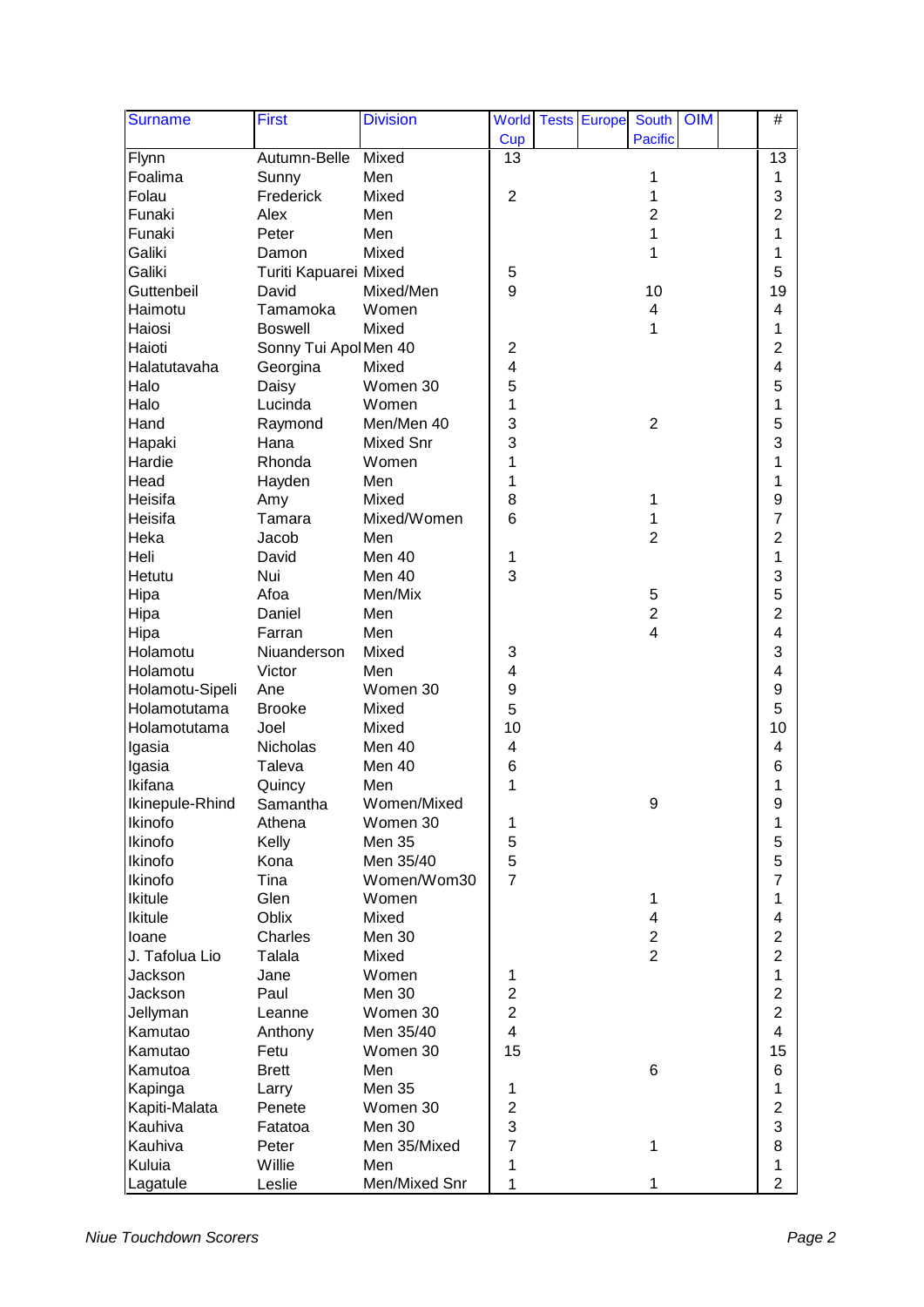| <b>Surname</b>         | First         | <b>Division</b>  |                         | <b>World Tests Europe</b> | <b>South</b>     | <b>OIM</b> | $\#$                    |  |
|------------------------|---------------|------------------|-------------------------|---------------------------|------------------|------------|-------------------------|--|
|                        |               |                  | Cup                     |                           | <b>Pacific</b>   |            |                         |  |
| Lakatani               | Carla         | Women 30         | 9                       |                           |                  |            | 9                       |  |
| Lakatani               | Kristofferson | Men/Mixed        | 1                       |                           | $\,6$            |            | $\overline{7}$          |  |
| Lakatani               | Sam           | Men 30/40        | 6                       |                           |                  |            | 6                       |  |
| Lanifole               | Easter        | Men 40           | 5                       |                           |                  |            | 5                       |  |
| Latana                 | Katarina      | Women            | $\overline{2}$          |                           | 1                |            | 3                       |  |
| Latoa                  | Latoa         | Men              |                         |                           | 8                |            | 8                       |  |
| Latoa                  | Lawrence      | Men 30/40        | 9                       |                           |                  |            | 9                       |  |
| Latoa                  | Pule          | Men 30           | 5                       |                           |                  |            | 5                       |  |
| Laufoli                | Liliokalani   | Women            |                         |                           | $\overline{7}$   |            | $\overline{7}$          |  |
| Laumoli                | Fahina        | Mixed            |                         |                           | $\boldsymbol{2}$ |            | $\overline{2}$          |  |
| Leolahi                | Vesekau       | Men              |                         |                           | 3                |            | 3                       |  |
| Leomotu                | James         | Men 30           | $\overline{c}$          |                           |                  |            | $\overline{2}$          |  |
| Leona                  | Afele         | Men 40           | 1                       |                           |                  |            | 1                       |  |
| Lepa                   | James         | Mixed            | 5                       |                           | 3                |            | 8                       |  |
| Liuaga                 | Micheal       | Men 40           | 3                       |                           |                  |            | 3                       |  |
| Liuaga                 | Peter         | Men 40           | 1                       |                           |                  |            | 1                       |  |
| Liupuih                | Jothena       | Women/Mixed      |                         |                           | 3                |            | 3                       |  |
| Logopati               | Luke          | Mixed            | 4                       |                           |                  |            | $\overline{\mathbf{4}}$ |  |
| Logopati               | Zane          | Mixed            | 6                       |                           |                  |            | 6                       |  |
| Logopati Campbel Vicki |               | Mixed            | 5                       |                           |                  |            | 5                       |  |
| Lokeni                 | Meke          | Men 30           | 1                       |                           |                  |            | 1                       |  |
| Lokenitama             | Mokavaine     | Women            | 1                       |                           |                  |            | 1                       |  |
| Lui                    | Tanirose      | Women            |                         |                           | $\overline{2}$   |            | $\overline{2}$          |  |
| Lukupa                 | Mohelagi      | Men 50           | 1                       |                           |                  |            | 1                       |  |
| Lukupa                 | Ray           | Men 30           | 1                       |                           |                  |            | 1                       |  |
| Mafi                   | Billy         | Men 35           | 1                       |                           |                  |            | 1                       |  |
| Magatogia              | Konekuti      | Men              |                         |                           | $\overline{2}$   |            | $\overline{2}$          |  |
| Makaea                 | Sally         | Mixed Snr        | 1                       |                           |                  |            | 1                       |  |
| Malaki                 | Johnny        | Mixed/Men/Men40  | 24                      |                           | 1                |            | 25                      |  |
| Malaki                 | Young         | Men 40           | 3                       |                           |                  |            | 3                       |  |
| Manetoa                | Steven        | <b>Mixed Snr</b> | 1                       |                           |                  |            | 1                       |  |
| Manu                   | Sue           | Mixed/Women      | 9                       |                           |                  |            | 9                       |  |
| Marsh                  | Clifford      | Men/Mixed        |                         |                           | 3                |            | 3                       |  |
| Marsh                  | Michelle      | Mixed/Women      |                         |                           | 4                |            | 4                       |  |
| Marsh                  | Vanessa       | Mixed/Women*     |                         |                           | 5                |            | 5                       |  |
| Mataele                | Selo          | Men              | 1                       |                           |                  |            | 1                       |  |
| Matene                 | Shaneece      | Mixed            | 8                       |                           |                  |            | 8                       |  |
| Matene                 | Zandalee      | Mixed            | $\overline{2}$          |                           |                  |            | $\overline{2}$          |  |
| Mautma                 | Chris         | Men/Mixed        |                         |                           | $\mathbf 5$      |            | 5                       |  |
| Mitimeti               | Jacuiline     | Women            |                         |                           | 1                |            | 1                       |  |
| Mizziebo               | Angie         | Mixed            |                         |                           | 1                |            | 1                       |  |
| Moceiwai               | Saimoni       | Men 30           |                         |                           | 1                |            | 1                       |  |
| Mokoia                 | Wesley        | Men              |                         |                           | 1                |            | 1                       |  |
| Mokole                 | Taleva        | Mixed            | 1                       |                           |                  |            | 1                       |  |
| Mokole                 | Vili          | Mixed            | 1                       |                           |                  |            | 1                       |  |
| Neki                   | Errol         | Men/Mixed        | $\overline{\mathbf{4}}$ |                           | $\overline{2}$   |            | 6                       |  |
| Nevalagi               | Dean          | Men 30           | 1                       |                           |                  |            | 1                       |  |
| Nevalagi               | Robert        | Men 30           | 1                       |                           |                  |            | 1                       |  |
| Nicholas               | Kathleen      | Women 30         | $\,6$                   |                           |                  |            | 6                       |  |
| Niu                    | Tony          | Mixed            | 3                       |                           |                  |            | 3                       |  |
| Niuola                 | Poi           | <b>Men 35</b>    | $\overline{\mathbf{4}}$ |                           |                  |            | 4                       |  |
| Okesene                | Krypton       | Men/Mix          |                         |                           | 4                |            | 4                       |  |
| Okesene                | Poi           | Mixed            | 1                       |                           |                  |            | 1                       |  |
| Palalagi               | Matthew       | Men 30           | 1                       |                           |                  |            | 1                       |  |
| Palalagi               | Murphy        | Mixed            | $\overline{2}$          |                           |                  |            | $\overline{2}$          |  |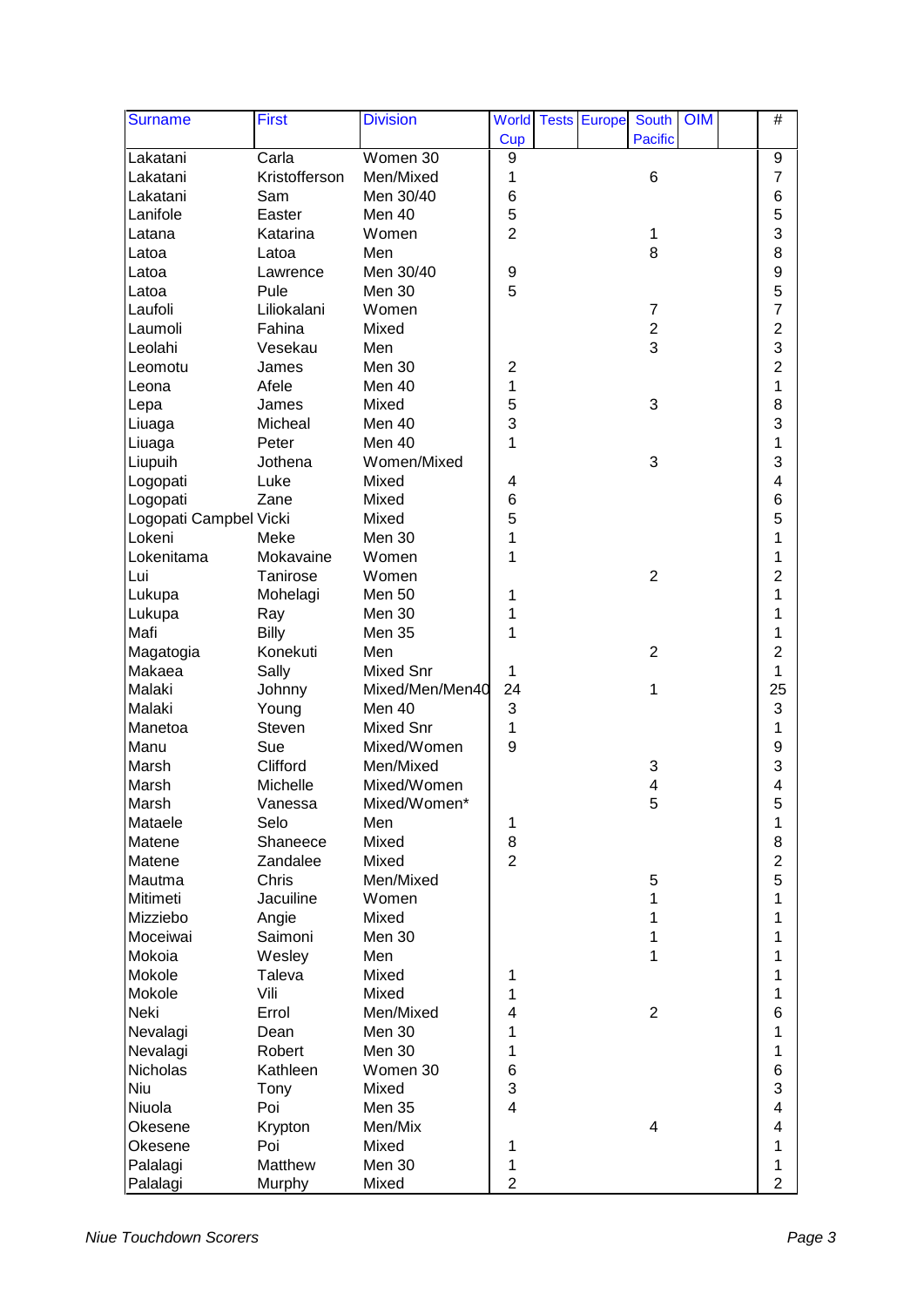| <b>Surname</b>  | First          | <b>Division</b>  |                         | <b>World Tests Europe</b> | <b>South</b>   | $\overline{O}$ M | $\#$                    |  |
|-----------------|----------------|------------------|-------------------------|---------------------------|----------------|------------------|-------------------------|--|
|                 |                |                  | Cup                     |                           | <b>Pacific</b> |                  |                         |  |
| Palalagi        | Roy            | Men 30           | 3                       |                           |                |                  | 3                       |  |
| Panapa          | Joe            | Mixed            | 3                       |                           |                |                  | 3                       |  |
| Pao             | Haisley        | Mixed            | $\overline{2}$          |                           |                |                  | $\overline{c}$          |  |
| Papani          | Keith          | Men 30           |                         |                           | $\overline{2}$ |                  | $\overline{c}$          |  |
| Papua           | Hega           | Women 30         | $\overline{c}$          |                           |                |                  | $\overline{2}$          |  |
| Papua           | Papuatama      | Men 30           | 3                       |                           |                |                  | 3                       |  |
| Papua           | Quilaine       | Mixed            | $\overline{2}$          |                           |                |                  | $\overline{c}$          |  |
| Papua           | Taga           | Men 30/Mixed     | $6\phantom{1}6$         |                           | 1              |                  | $\overline{7}$          |  |
| Papua           | Ve             | Women 30         | 4                       |                           |                |                  | 4                       |  |
| Pasene          | Mia            | Women            |                         |                           | 1              |                  | 1                       |  |
| Pasene          | Waimaria       | Mixed/Women      |                         |                           | $\overline{c}$ |                  | $\overline{\mathbf{c}}$ |  |
| Pasene-Lakatani | Kristofferson  | <b>Mixed Snr</b> | $\overline{\mathbf{c}}$ |                           |                |                  | $\overline{2}$          |  |
| Pati            | Keith          | Men 30           | $\overline{c}$          |                           |                |                  | $\overline{c}$          |  |
| Patolu          | Sifakeni       | Women            | 3                       |                           |                |                  | 3                       |  |
| Pavihi          | Lynn           | Women/Mixed      |                         |                           | $\sqrt{2}$     |                  | $\overline{2}$          |  |
| Pavihi          | Roy            | Men              |                         |                           | $\overline{2}$ |                  | $\overline{2}$          |  |
| Pearce          | Richard        | Men              |                         |                           | 1              |                  | 1                       |  |
| Peaufa          | Lucky          | Men 50           | 3                       |                           |                |                  | 3                       |  |
| Peng            | Allen          | Mixed            | $\overline{2}$          |                           |                |                  | $\overline{2}$          |  |
| Peyroux         | Gavin          | Men              |                         |                           | 1              |                  | 1                       |  |
| Piaso           | John           | Men 35           | 1                       |                           |                |                  | 1                       |  |
| Piaso           | Sione          | Men 40           | 11                      |                           |                |                  | 11                      |  |
| Pihigia         | Vincent        | Men              | 1                       |                           | $\overline{2}$ |                  | 3                       |  |
| Piho            | Lorna          | Women 30         | 1                       |                           |                |                  | 1                       |  |
| Poi             | Rich           | Men 30           | 1                       |                           |                |                  | 1                       |  |
| Posimani        | Judy           | Women 30         | $\overline{2}$          |                           |                |                  | $\overline{2}$          |  |
| Puheke          | Hivi           | Mixed/M30/Men    |                         |                           | 4              |                  | 4                       |  |
| Pulesea         | <b>Bradley</b> | Men              |                         |                           | 1              |                  | 1                       |  |
| Pulu            | <b>Dustin</b>  | Men/Mixed        |                         |                           | 3              |                  | 3                       |  |
| Pulu            | Ebony          | Mixed            |                         |                           | 1              |                  | 1                       |  |
| Pulu            | Waimanu        | Men              |                         |                           | $\overline{2}$ |                  | $\overline{2}$          |  |
| Rex             | Dean           | Men 40           | 1                       |                           |                |                  | 1                       |  |
| Rex             | Robert         | Men              |                         |                           | 5              |                  | 5                       |  |
| Reynolds        | Eva            | Women            | 3                       |                           |                |                  | 3                       |  |
| Sadaraka        | Aouda          | Women 30         | $\overline{c}$          |                           |                |                  | $\overline{\mathbf{c}}$ |  |
| Sami            | Suzanne        | Women            | $\overline{\mathbf{c}}$ |                           |                |                  | $\overline{\mathbf{c}}$ |  |
| Samoa           | Fred           | Men 30           | 1                       |                           |                |                  | 1                       |  |
| Seilala         | Talanoa        | Men 30           | $\overline{2}$          |                           |                |                  | $\overline{c}$          |  |
| Sekene          | Darren         | Men/Mixed        |                         |                           | $\sqrt{2}$     |                  | $\overline{2}$          |  |
| Sekene          | Vincent        | Men              | $\overline{c}$          |                           |                |                  | $\overline{c}$          |  |
| Seve            | Daniel         | Men 40           | 1                       |                           |                |                  | $\mathbf{1}$            |  |
| Seve            | Lapana         | <b>Men 35</b>    | $\overline{2}$          |                           |                |                  | $\overline{2}$          |  |
| Seve            | Sam            | Men 30           | 1                       |                           |                |                  | $\mathbf{1}$            |  |
| Seve            | Tommy          | Men 35/40        | $\overline{2}$          |                           |                |                  | $\overline{c}$          |  |
| Siataga         | Richard        | Mixed            |                         |                           | $\overline{2}$ |                  | $\overline{c}$          |  |
| Sifaheone       | Maryanne       | Women            | 1                       |                           |                |                  | 1                       |  |
| Sifaheone       | Meleaikui      | Mixed            | $\overline{\mathbf{c}}$ |                           |                |                  | $\overline{c}$          |  |
| Silimaka        | Anita          | Women 30         | $\,$ 6 $\,$             |                           |                |                  | 6                       |  |
| Silimaka        | Jason          | Mixed            | $\,6$                   |                           |                |                  | 6                       |  |
| Silimaka        | Joselina       | Mixed            | 1                       |                           | 1              |                  | $\overline{c}$          |  |
| Simamao         | Edward         | Mixed Snr        | 1                       |                           |                |                  | 1                       |  |
| Simi            | Sione          | Men 40           | 4                       |                           |                |                  | 4                       |  |
| Simoi           | Noah           | Men 30           | 1                       |                           |                |                  | 1                       |  |
| Sionetali       | Danella        | Women/Mixed      | 1                       |                           | 5              |                  | 6                       |  |
| Sionetali       | Jan            | Mixed            | $\overline{\mathbf{4}}$ |                           |                |                  | 4                       |  |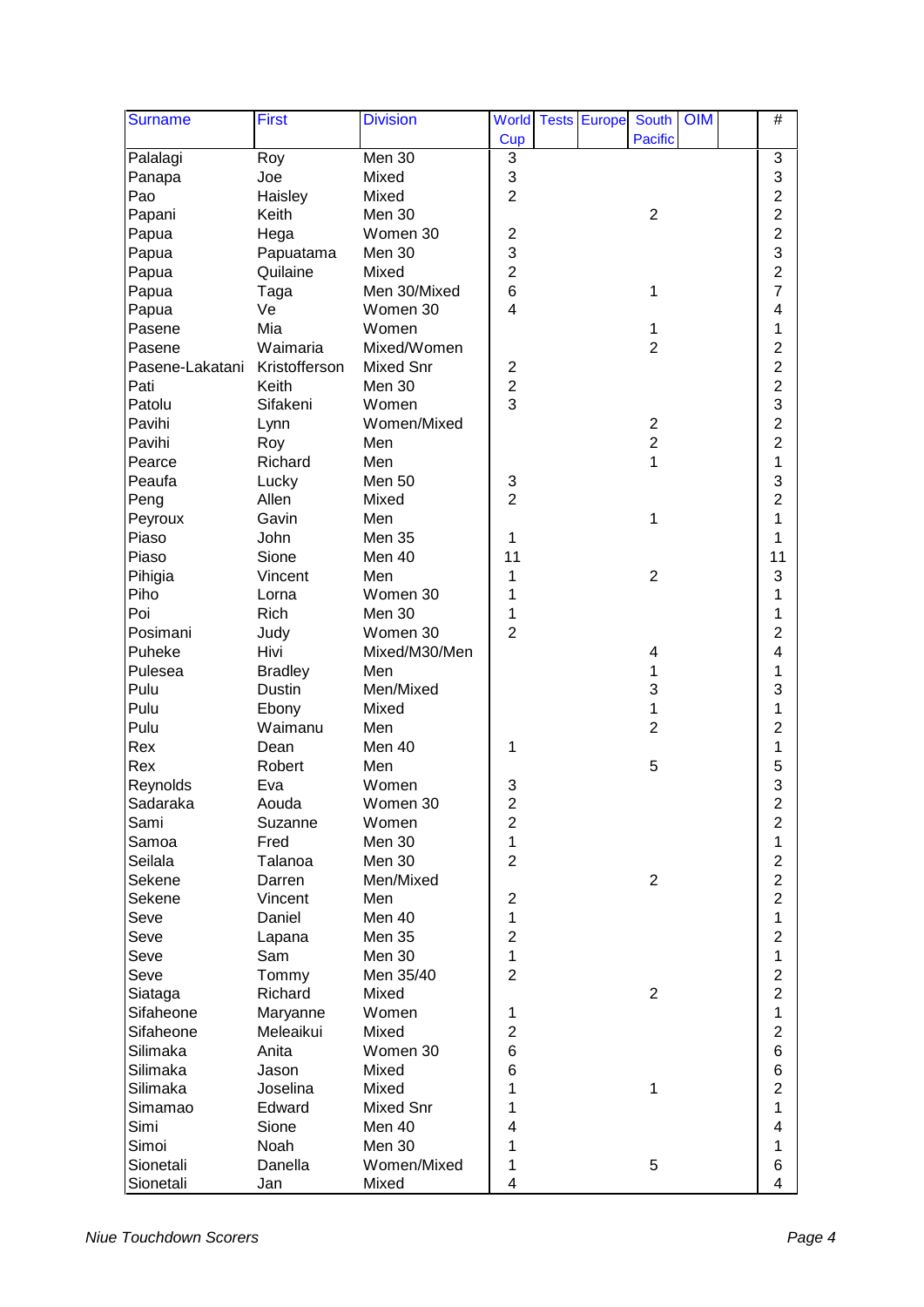| <b>Surname</b>           | <b>First</b>      | <b>Division</b>    |                                           | <b>World Tests Europe</b> | <b>South</b>   | OIM | $\#$             |  |
|--------------------------|-------------------|--------------------|-------------------------------------------|---------------------------|----------------|-----|------------------|--|
|                          |                   |                    | Cup                                       |                           | <b>Pacific</b> |     |                  |  |
| Sionetuato               | Jessica           | Women/Mixed        |                                           |                           | 4              |     | 4                |  |
| Sionetuato               | Joseph            | Men                |                                           |                           | $\overline{2}$ |     | $\overline{2}$   |  |
| Sipeli                   | Manogi            | Women 30           | 8                                         |                           |                |     | 8                |  |
| Siumaka                  | Mark              | Men 30             | 1                                         |                           |                |     | 1                |  |
| Siumaka                  | Sifi              | Men 30             | 1                                         |                           |                |     | 1                |  |
| <b>Skinner</b>           | Richard           | Mixed              | $\overline{2}$                            |                           |                |     | $\overline{2}$   |  |
| Smith                    | Tom               | <b>Men 35</b>      | 4                                         |                           |                |     | 4                |  |
| Smith                    | Zackri            | <b>Mixed Snr</b>   | 1                                         |                           |                |     | 1                |  |
| Sofaea                   | Des               | <b>Mixed Snr</b>   | 1                                         |                           |                |     | 1                |  |
| Sofaea                   | Natasha           | Mixed              | $\overline{2}$                            |                           | 1              |     | 3                |  |
| Soloma                   | Lara              | Women              |                                           |                           | $\overline{2}$ |     | $\overline{2}$   |  |
| Solway                   | Don Michael       | Men 40             | 10                                        |                           |                |     | 10               |  |
| Tafatu                   | Andrew            | Men 40             | 3                                         |                           |                |     | 3                |  |
| Tafatu                   | Damon             | Mixed              | 1                                         |                           |                |     | 1                |  |
| Tafatu                   | Jasmin            | Mixed              | 1                                         |                           |                |     | 1                |  |
| Tafatu                   | Tasiana           | Mixed              | $\overline{2}$                            |                           |                |     | $\overline{2}$   |  |
| <b>Tafatu Okesene</b>    | Poimatagi         | Mixed              |                                           |                           | 6              |     | 6                |  |
| Tafatu-Hipa              | Richard           | Men                |                                           |                           | 4              |     | 4                |  |
| Tagelagi                 | Roderick          | Mixed/Men          |                                           |                           | 5              |     | 5                |  |
| Talagi                   | Elliot            | Men/Mix            |                                           |                           | 3              |     | 3                |  |
| Talagi                   | Gibson            | Mixed/Mix Snr      | $\overline{2}$                            |                           |                |     | $\overline{c}$   |  |
| Talagi                   | Haden             | Men                |                                           |                           | $\overline{2}$ |     | $\overline{c}$   |  |
| Talagi                   | Irene             | <b>Mixed Snr</b>   | 3                                         |                           |                |     | 3                |  |
| Talagi                   | Jacqueline        | Mixed/Mix Snr      | $\overline{\mathbf{4}}$                   |                           | 1              |     | 5                |  |
| Talagi                   | John              | Men                |                                           |                           | 5              |     | 5                |  |
| Talagi                   | Moira             | Women              |                                           |                           | 1              |     | 1                |  |
| Talagi                   | Tokitoga          | Men                |                                           |                           | $\overline{2}$ |     | $\overline{2}$   |  |
| Talepita                 | Francis           | Men                |                                           |                           | 1              |     | 1                |  |
| Talepita                 | Kristian          | Men                |                                           |                           | 3              |     | 3                |  |
| Taleva                   |                   | Men 40             | 1                                         |                           |                |     | 1                |  |
| Tamate                   | Igasia<br>Maurice | Men                |                                           |                           | $\overline{7}$ |     | $\overline{7}$   |  |
| Tanaki                   | Willie            | Men 30             |                                           |                           |                |     | $\overline{c}$   |  |
| Taruia                   | Koseka            | Mixed              | $\overline{\mathbf{c}}$<br>$\overline{2}$ |                           |                |     | $\overline{2}$   |  |
| Tauevihi                 | Fane              | Women              |                                           |                           | 1              |     | 1                |  |
|                          |                   |                    |                                           |                           |                |     |                  |  |
| Taula                    | Lynne             | Women              | 5                                         |                           |                |     | 5                |  |
| Taulilo                  | Vanetta           | Mixed              | $\overline{\mathbf{c}}$                   |                           |                |     | $\boldsymbol{2}$ |  |
| Taulu                    | John              | Men 30             | $\overline{2}$                            |                           |                |     | $\overline{c}$   |  |
| Taupage-Kise             | Aleni             | Men 30<br>Women 30 | 8                                         |                           |                |     | 8                |  |
| Tavalu                   | Eni               |                    | 1                                         |                           |                |     | 1                |  |
| Tavalu                   | Traver            | Mixed30/Men40      | $\,6$                                     |                           |                |     | 6                |  |
| <b>Tavilione</b>         | Fred              | Men 30             | 5                                         |                           |                |     | 5                |  |
| Te-Moananui              | Tawhia            | Men                | 3                                         |                           |                |     | 3                |  |
| Tofou                    | Nomeka            | Men                |                                           |                           | 1              |     | 1                |  |
| Toga                     | Saimoni           | Men                |                                           |                           | 1              |     | 1                |  |
| Togalea                  | Ben               | Mixed              | 1                                         |                           |                |     | 1                |  |
| Togiaono                 | Manogi            | Women 30           | 3                                         |                           |                |     | 3                |  |
| Togiatau                 | Mary              | Women 30           | $\overline{\mathbf{4}}$                   |                           |                |     | 4                |  |
| Togipau                  | Iona              | Men 40             | 3                                         |                           |                |     | 3                |  |
| Tohavaka                 | Kenneth           | Men/Mixed          | 16                                        |                           | 16             |     | 32               |  |
| Tohilima                 | Massey            | Men 30             | 3                                         |                           |                |     | $\sqrt{3}$       |  |
| Tohovaka                 | Kenneth           | Mixed              | 4                                         |                           |                |     | 4                |  |
| Tohovaka-Togipali Rhonda |                   | Women              |                                           |                           | $\overline{2}$ |     | $\overline{2}$   |  |
| Toluaki                  | Crystal           | Women              | 1                                         |                           |                |     | 1                |  |
| Tomai                    | Jason             | Men 40             | 3                                         |                           |                |     | 3                |  |
| Tongahai                 | Les               | Mixed Snr          | 5                                         |                           |                |     | 5                |  |